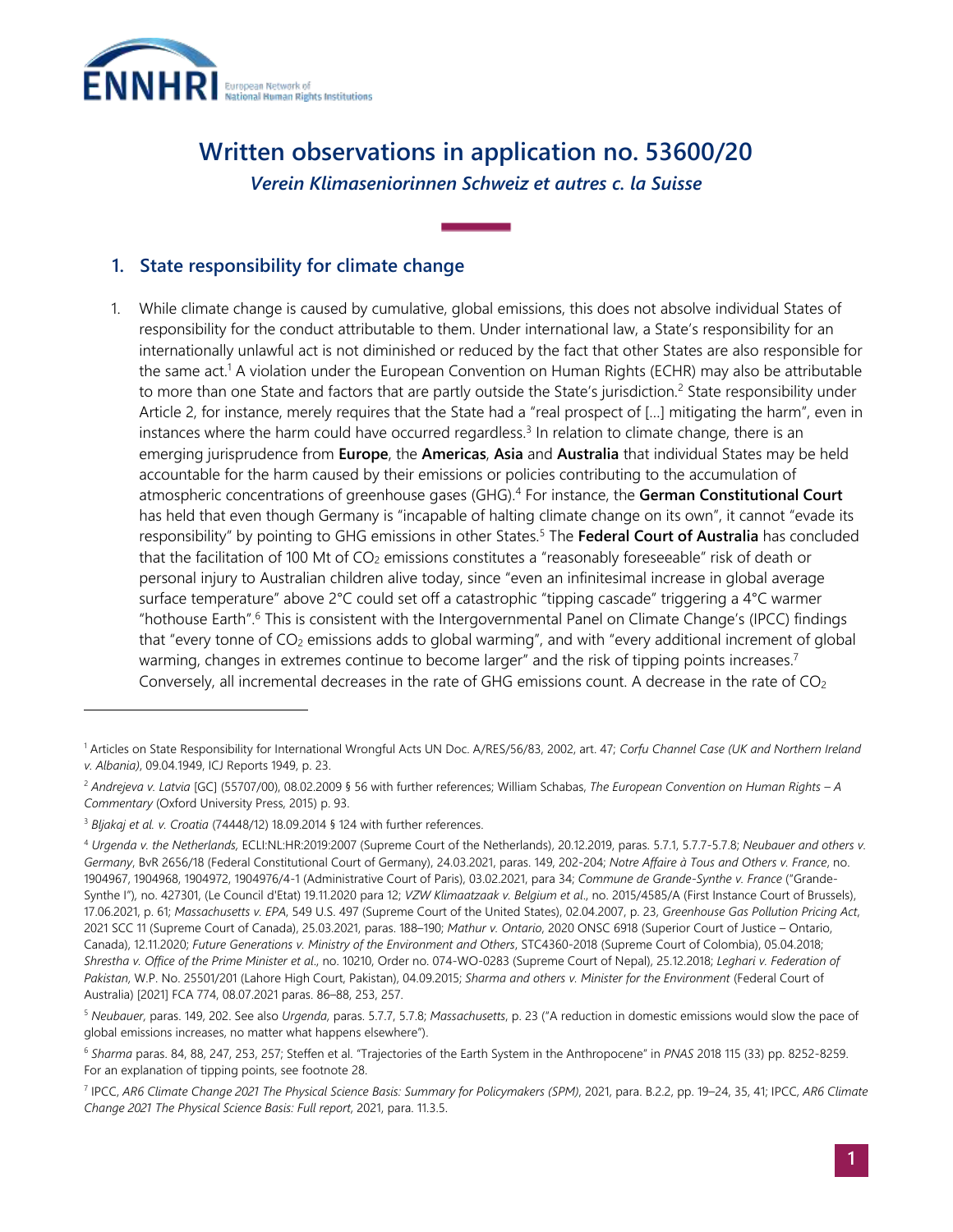

emissions would for example slow down global surface warming within a decade.<sup>8</sup> Mitigation is also expected to have a "strong effect" on the risks related to hot extremes in Europe.<sup>9</sup>

## **2. Actual and potential victims under the ECHR Art. 34**

#### **2.1 Individuals**

- 2. Article 34 does not allow *actio popularis.* However, this does not mean that potential violations will be excluded from judicial review simply because of their prevalence. Indeed, the ECtHR has reviewed complaints of a general nature from (i) individuals residing in regions where all residents were equally exposed to pollution, even though the risk was not specified at the individual level, (ii) individuals exposed to living conditions that would also affect "a large number of asylum seekers" on a "large scale", and (iii) applicants concerned about secret surveillance measures that would potentially affect entire populations of States.<sup>10</sup> It follows that specific applicants should not be denied standing in climate cases simply because the dangers of climate change will affect entire populations. As noted by the **German Constitutional Court**, "[t]he mere fact that very large numbers of people are affected does not exclude persons from being individually affected in their own fundamental rights".<sup>11</sup> Courts in **Canada, Pakistan, Nepal, Colombia, Belgium**, the **Netherlands, France,** and the **United States** have similarly granted standing to i) individuals, ii) associations or iii) regional entities despite the prevalence of climate risks.<sup>12</sup>
- 3. To qualify as a victim for the purposes of Article 34, a person must normally be *directly affected* by the alleged violation. Climate harm is already occurring at the current level of 1.1°C of warming.<sup>13</sup> According to the IPCC, GHG emissions have already increased the frequency and intensity of weather and climate extremes, including heatwaves, droughts, fire weather, heavy precipitation and flooding, both world-wide and in Europe.<sup>14</sup> The heatwaves in Western Europe in July 2019, for instance, "would have had an extremely small probability to occur" without climate change".<sup>15</sup> The IPCC notes that "the frequency and intensity of hot extremes" in Europe "have increased in recent decades and are projected to keep increasing".<sup>16</sup>
- 4. In addition, the ECtHR exceptionally allows complaints over *potential violations* if there is "reasonable and convincing evidence of the probability of the occurrence of a violation", as opposed to "mere suspicions or conjectures".<sup>17</sup> In recent environmental cases where the alleged danger would only hypothetically materialise

<sup>8</sup> IPCC, *AR6 Climate Change 2021 The Physical Science Basis: FAQs*, 2021, pp. 4-103, FAQ 4.2.

<sup>9</sup> IPCC, *AR6 Full Report,* 2021, Chapter 12, pp. 12-68.

<sup>10</sup> i) *Cordella et al. c. Italie* (54414/13 etc.) 24.09.2019 §§ 100–109; *Di Sarno et al. c. Italie* (30765/08) 10.01.2012 § 81 with further references; *Okay et al. v. Turkey* (36220/97) 12.07.2005 § 66; ii) *M.S.S. v. Belgium and Greece* [GC] (30696/09) 21.01.2011 § 255; iii) *Centrum for Rättvisa v. Sweden* [GC] (35252/08) 25.05.2021 §§ 166-167; *Big Brother Watch et al. v. the United Kingdom* [GC] (58170/13 etc.) 25.05.2021 §§ 467–472 with further references.

<sup>11</sup> *Neubauer* paras. 110 and 131.

<sup>12</sup> i) *Mathur*, para. 244; *Leghari; Shrestha;* ii) *Future Generations; VZW Klimaatzaak*, pp. 50–51, *Urgenda*, para. 5.9.2; *Milieudefensie v. Royal Dutch Shell,* ECLI:NL:RBDHA:2021:5339 (The Hague District Court), 26.05.2021, paras. 4.2.4-5*; Notre Affaire à Tous* paras. 12–15; iii) *Grande-Synthe I*, para. 3*; Massachusetts*, pp. 23–25, note 24, citing 412 U. S. 669 ("To deny standing to persons who are in fact injured simply because many others are also injured, would mean that the most injurious and widespread Government actions could be questioned by nobody").

<sup>13</sup> IPCC, *AR6 SPM,* 2021 paras. A.1 and A.1.2 and IPCC, *Special Report on Global Warming of 1.5°C,* 2018, pp. 4.

<sup>14</sup> IPCC, AR6 SPM, 2021 paras. A.3.3 ff.; IPCC, AR6 Climate Change 2021 The Physical Science Basis: Regional fact sheet - Europe.

<sup>15</sup> Robert Vautard et al., 'Human Contribution to the record-breaking June and July 2019 heatwaves in Western Europe', *Environmental Research Letters*, 2020, 15 (094077).

<sup>16</sup> IPCC, *AR6 Regional fact sheet – Europe,* 2021.

<sup>17</sup> *Asselbourg et al. v. Luxembourg (dec.)* (29121/95) 29/06/1999 with further references.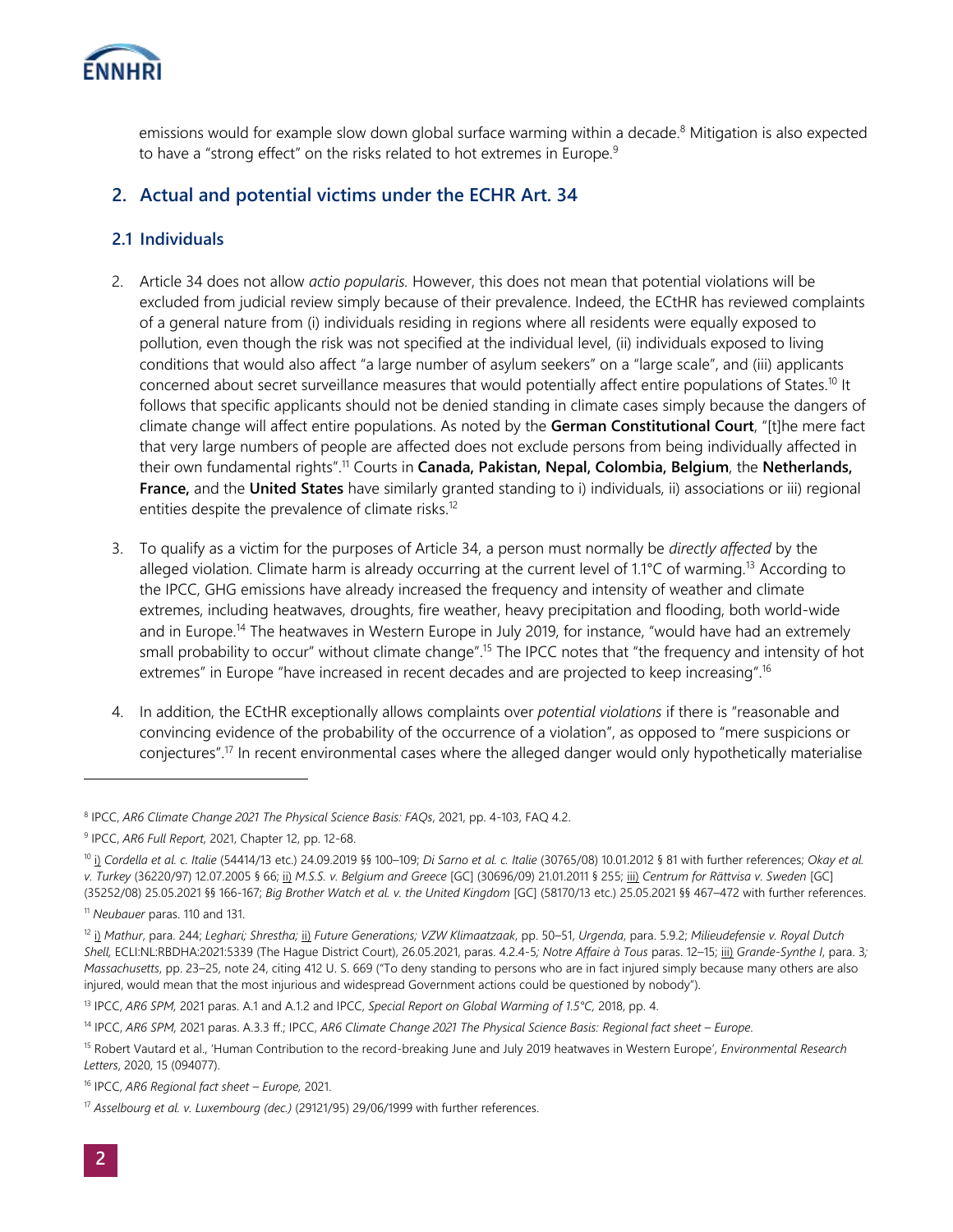

in the future, such potential victimhood can be inferred from the ECtHR's review of the merits, without an assessment *ex officio* of the individual applicants' victim status.<sup>18</sup> The latent future risk of climate harm is not hypothetical but already existing. As noted by the IPCC, GHG-induced climate change is "unequivocal", with a "near-linear relationship between cumulative anthropogenic  $CO<sub>2</sub>$  emissions and the global warming they cause".<sup>19</sup> Hence, the **HRC** has recognised the standing of an individual whose life was allegedly at risk upon return to an island threatened by GHG-induced sea-level rise, since the "risk of being affected is more than a theoretical possibility"; it is a "real predicament", not "hypothetical".<sup>20</sup> Similar conclusions have been drawn by **national courts** regarding the risk of dangerous climate change affecting potentially any inhabitant, future generations or indeed residents abroad.<sup>21</sup> Given the probability of widespread climate harm, any person within the jurisdiction of the Contracting States is "potentially at risk".<sup>22</sup> At the very least, persons belonging to a "class of people who risk being directly affected" would qualify as potential victims.<sup>23</sup> It is well established that i) children, ii) indigenous people, iii) the elderly, and iv) women, are particularly vulnerable to premature death and health impacts due to climate change.<sup>24</sup>

- 5. Furthermore, the ECtHR has accepted potential victimhood where i) the alleged risk of suffering is of a "serious and irreparable nature", or ii) where traits of the alleged violation itself, such as the secrecy of surveillance measures, would make it impossible to demonstrate being directly affected and render violations "effectively unchallengeable".<sup>25</sup> Similarly, defining traits of climate change make it difficult to demonstrate a personalised risk posed by current emissions. It is recalled that CO<sub>2</sub> emissions have a delayed effect on the global average temperature increase, with a lag of 10 years or longer.<sup>26</sup> Hence, some future warming is already locked in due to past emissions. With the current temperature increase at 1.1°C, the GHGs emitted today determine whether the 1.5°C or 2°C (well below) targets are within reach.<sup>27</sup> Exceeding 1.5°C risks triggering cascading tipping points, such as permafrost thawing or changes in major ocean currents, which will greatly accelerate global warming and lead to abrupt and irreversible changes in the Earth's climate system.<sup>28</sup> Hence, it is only today, when individualised risks may be difficult to demonstrate, that "serious and irreparable" harm above this critical threshold may be prevented.
- 6. The ECtHR has noted that the victim requirement is not to be applied in a "rigid and inflexible way", as an "excessively formalistic" interpretation would make rights protection "ineffectual and illusory". <sup>29</sup> In climate

<sup>18</sup> *Taşkin et al. v. Turkey* (46117/99) 10.11.2004 § 113; *Tătar c. Roumanie* (67021/01) 27.01.2009 §§ 85–87; *Hardy and Maile v. the United Kingdom*  (31965/07) 14.02.2012 § 187–191 with further references*;* ECtHR, *Guide sur l'environnement,* 31.08.2021, § 67.

<sup>19</sup> IPCC, *AR6 SPM,* 2021, pp. 5 and 36.

<sup>20</sup> HRC, *Teitiota v. New Zealand*, CCPR/C/127/D/2728/2016, 07.01.2020, para. 8.4–8.6. See also *Massachusetts,* p. 23 ("The risk of catastrophic harm, though remote, is nevertheless real.")

<sup>21</sup> *Urgenda*, para. 5.6.2; *Milieudefensie*, para. 4.2.4; *VZW Klimaatzaak*, pp. 50–51; *Neubauer* paras. 96–99, 101-102, 108–110; *Sharma* paras. 4, 297, 488*.*

<sup>22</sup> *Mutatis mutandis, Centrum for Rättvisa* [GC] § 167 with further references.

<sup>23</sup> *Open Door et al. v. Ireland* [Plenary] (14234/88) 29.10.1992 § 44; *Burden v. the United Kingdom* [GC] (13378/05) § 34.

<sup>24</sup> i) UNICEF, *The climate crisis is a child rights crisis,* 2021; *Sharma* §§ 289 ff. ii) Human Rights Council, *Human Rights and Climate Change,* Res. 29/15 22.07.2015, p. 2 iii) OHCHR, *Analytical study on the promotion and protection of the rights of older persons in the context of climate change, 2021. iv)* Basu, *High ambient temperature and mortality: a review of epidemiologic studies from 2001 to 2008, Environmental Health*, Vol. 8, 16.09.2009, 40.

<sup>25</sup> i) *Soering v. the United Kingdom* [Plenary] (14038/88) §§ 90–91, ii) *Centrum for Rättvisa* [GC] §§ 166-169 with further references.

<sup>26</sup> IPCC, *AR6 Full Report,* 2021, pp. 5-88, 4-91 ff. and 5-120; IPCC, *AR6 FAQ,* 2021 FAQ 4.2, 4.6.

<sup>27</sup> IPCC, *AR6 SPM,* 2021, para. B.1 and pp. 17–18.

<sup>&</sup>lt;sup>28</sup> Tipping points are "critical thresholds in a system that, when exceeded, can lead to a significant change in the State of the system, often with an understanding that the change is irreversible", see IPCC, *1.5°C Report,* 2018, pp. 262–264; IPCC, *AR6 SPM* 2021, para. C.3.2 and table SPM.1 at p. 18. See also *Neubauer,* paras. 21, 161; *Sharma*, paras. 51, 249.

<sup>29</sup> *Aksu v. Turkey* [GC] (4149/04, 41029/04) § 51 with further references.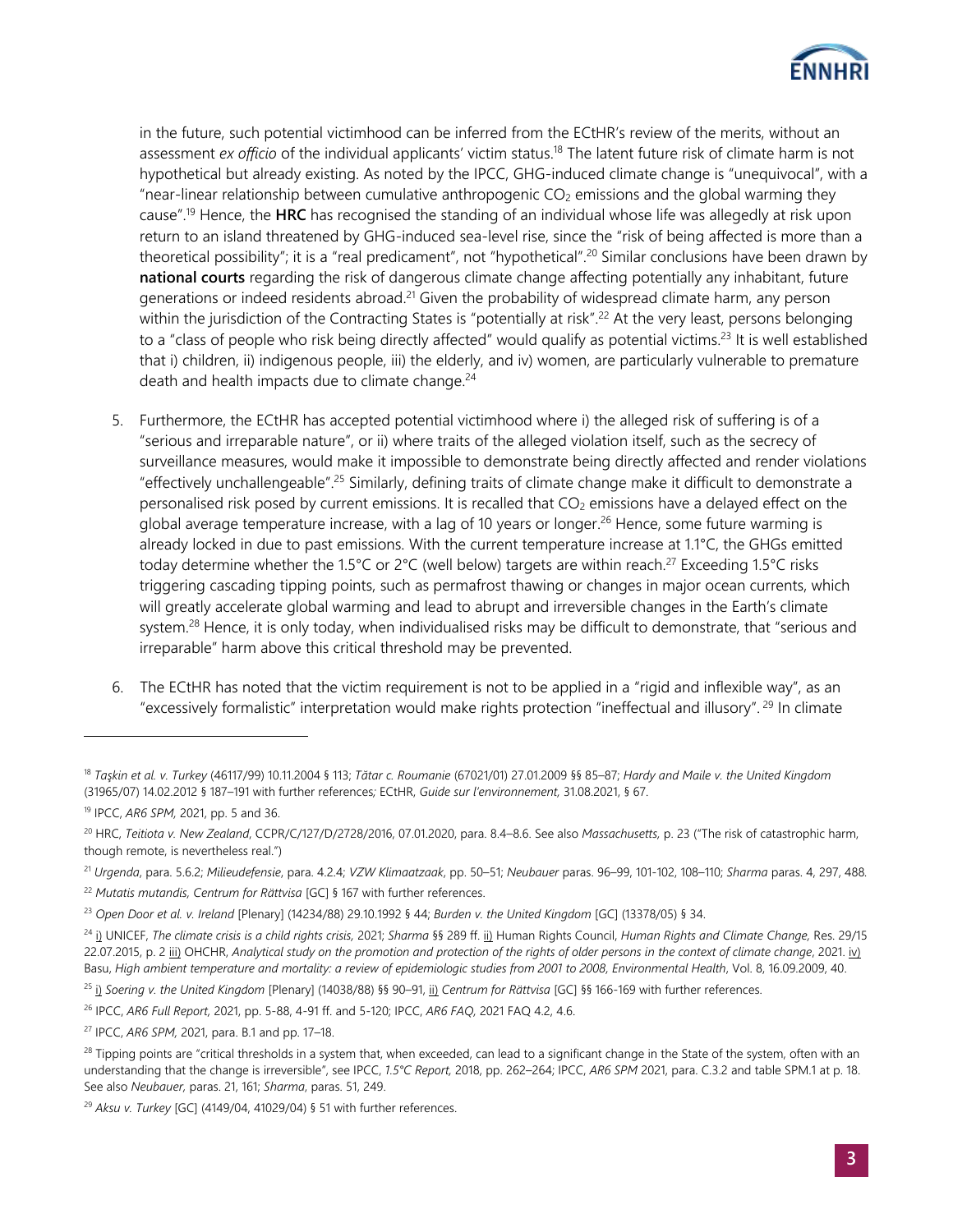

cases, a rigid application of the "directly affected" criterion could deprive individuals of the Convention's enforcement machinery when the human rights effects of excess GHG emissions can still be prevented, leaving them without an effective remedy once the remaining carbon budget is exceeded and dangerous climate change is irreversibly locked in.<sup>30</sup> In summary, potential victimhood in climate cases would align with the reasons underlying the Court's established exceptions and ensure effective rights protection.

#### **2.2 Representative complaints**

- 7. In general, associations may represent the personal rights of their members if instructed to do so but may only bring a complaint in their own name if the rights of the association itself are directly affected. This is because individual members "who themselves are adult persons with full legal capacity to act" can "lodge complaints with the Court in their own name".<sup>31</sup> This premise does not necessarily hold in climate cases. The effects of GHG emissions are long-term, affecting children and future generations who do not have legal capacity to act, as well as older persons whose age-specific interest is perishable. Their structural interests are nonetheless safeguarded by the Convention system, which shall also "determine issues on public-policy grounds in the common interest".<sup>32</sup> Representative complaints might be the only practical way to ensure effective rights protection against the long-term irreversible climate harm affecting these groups. It is recalled that where a lack of representation would prevent serious rights violations from being examined, and States might escape accountability under the Convention, representative complaints may be allowed.<sup>33</sup>
- 8. While environmental organisations have not previously been allowed to represent their members' interests under Articles 2 and 8, the ECtHR did not conclusively rule out the possibility in *Greenpeace E.V*. <sup>34</sup> In *Gorraiz Lizarraga*, the ECtHR emphasised the importance of interpreting the term "victim" in an "evolutive manner in the light of conditions in contemporary society", where "recourse to collective bodies such as associations is one of the accessible means, sometimes the only means, available to them whereby they can defend their particular interests effectively".<sup>35</sup> Representative actions by associations are common ground in Europe, "recognised by the legislation of most European countries."<sup>36</sup> The essential role played by associations is also recognised in Article 9 § 3 of the 1998 Aarhus Convention on access to information, public participation and justice in environmental matters.<sup>37</sup> It prohibits States from introducing criteria which excessively restrict access to justice for environmental associations.<sup>38</sup> The standing requirements under domestic law in the **Belgian** and **Dutch** climate cases were thus interpreted to acknowledge the standing of NGOs. <sup>39</sup> Similarly, other courts have granted NGOs standing to challenge GHG emissions policies on the basis of current and

<sup>30</sup> *Urgenda*, para. 5.7.9 with respect to ECHR Article 13.

<sup>31</sup> *Identoba et al. v. Georgia* (73235/12) 12.05.2015 § 45 with further references.

<sup>32</sup> *Konstantin Markin v. Russia* [GC], (30078/06) § 89. The protection of common interests is reflected in the ECHR Preamble recital 5 and Articles 33 and 37 § 1 *in fine*. See also Tulkens, *Le temps de l'action,* 2021, available here[: https://www.nhri.no/en/2021/le-temps-de-laction/](https://www.nhri.no/en/2021/le-temps-de-laction/)

<sup>33</sup> *Centre for Legal Resources on Behalf of Valentin Câmpeanu* [GC] (47848/08) 17.07.2014 § 112. See also the ECHR Article 37 § 1 in fine.

<sup>34</sup> *Greenpeace E.V. et al. v. Germany* (dec.) (18215/06) 12.05.2009, p. 4.

<sup>35</sup> *Gorraiz Lizarraga et al. V. Spain* (62543/00) 27.04.2004 § 38.

<sup>36</sup> Ibid, § 38.

<sup>&</sup>lt;sup>37</sup> The Aarhus Convention on Access to Information, Public Participation in Decision-Making and Access to Justice in Environmental Matters (1998) is adopted by all but six parties to the ECHR. See *Tătar* §§ 111, 118 and *Association Burestop 55 et al. v. France* (56176/18 etc.) 01.07.2021 § 54.

<sup>&</sup>lt;sup>38</sup> See United Nations Economic Commission for Europe Implementation, *The Aarhus Convention: An Implementation Guide*, 2014, pp. 58 and 194 ff and e.g. Aarhus Compliance Committee, 16 June 2006, *Communication ACCC/C/2005/11* UN Doc. EPE/MP.PP/C.1/2006/4/Add.2, paras. 34-40.

<sup>39</sup> *VZW Klimaatzaak*, p. 53-55; *Urgenda*, para. 5.9.2.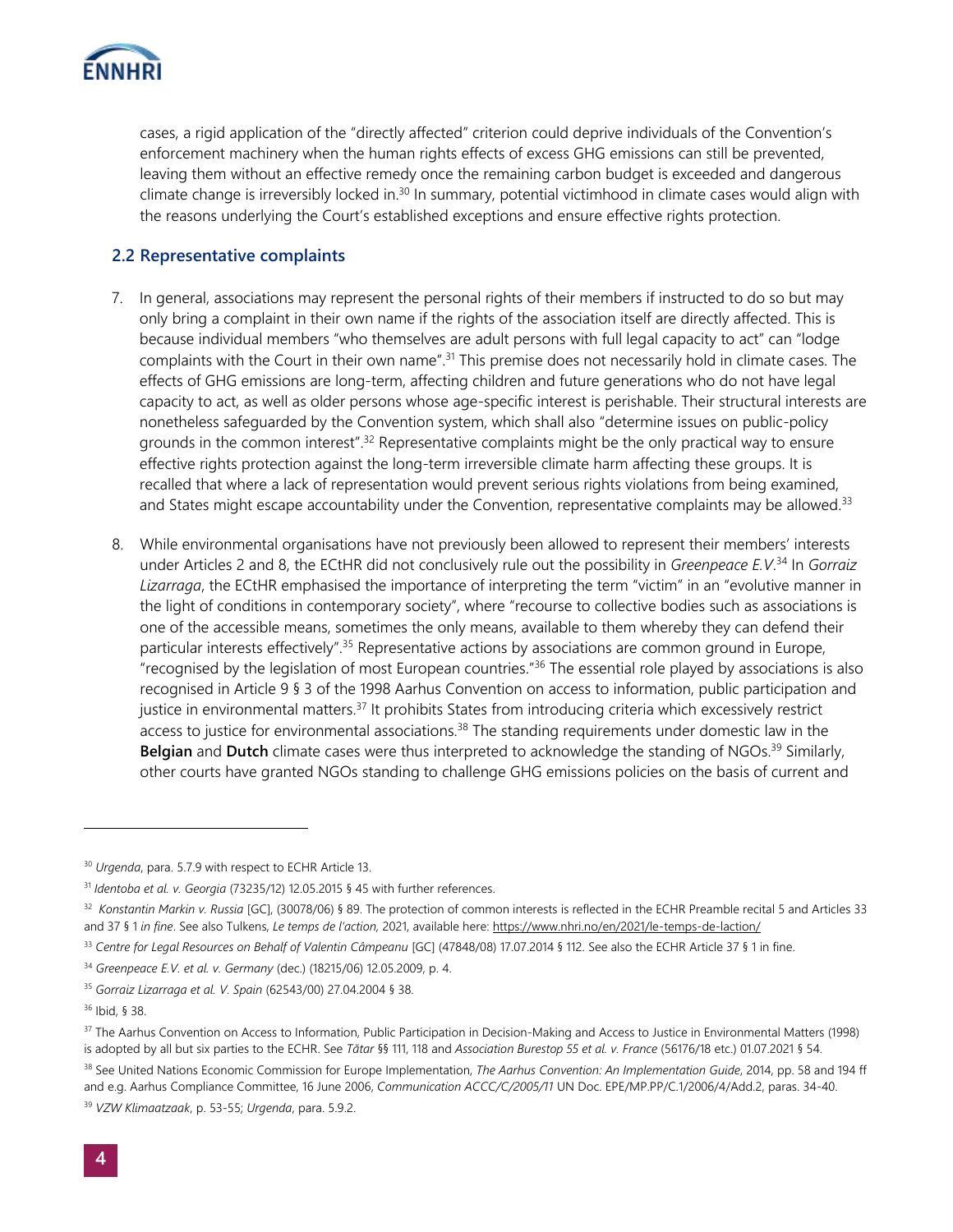

projected climate harm.<sup>40</sup> This emerging jurisprudence, and the fact that long-term structural climate harm might otherwise escape the Court's supervision, support representative complaints in this particular context.

## **3. The right to life and the right to private life, family life and home**

### **3.1 Applicability of Art. 2 and 8**

- 9. The primary positive obligation under Article 2, to adopt a framework providing effective deterrence against threats to the right to life, applies to any activity in which the right to life "may be at stake", and *a fortiori* in the context of inherently dangerous activities.<sup>41</sup> GHG-induced climate change is inherently dangerous. **UN Treaty Bodies** warn that climate change poses one of the "most pressing and serious threats" to the right to life.<sup>42</sup> Apex courts in the **Netherlands, Ireland, Norway, Germany, France,** the **US, Canada, Colombia,**  Nepal and Australia consider climate change a real and serious threat to human lives.<sup>43</sup>
- 10. The secondary obligation, to take preventive operational measures, requires that the risk to life is "serious" or "real and immediate".<sup>44</sup> This includes risks that may only materialise in the longer term.<sup>45</sup> The ECtHR has noted that the term "immediate" is applied in a flexible manner, taking into account whether the risk is foreseeable.<sup>46</sup> In the context of Article 15, the ECtHR has noted that "[t]he requirement of imminence cannot be interpreted so narrowly as to require a State to wait for disaster to strike before taking measures to deal with it."<sup>47</sup> Similarly, the **ICJ** has observed that "a 'peril' appearing in the long term might be held to be 'imminent' as soon as it is established", because "the realisation of that peril, however far off it might be, is not thereby any less certain and inevitable".<sup>48</sup> Similarly, Article 8 applies not only to "direct and immediate" or "serious and substantial" risks of pollution or nuisance, but also to exposure of future environmental risks with a "sufficiently close link" to the enjoyment of home, private or family life.<sup>49</sup> Hence, Article 8 has been applied to foreseeable hypothetical risks that "might materialise only in twenty to fifty years", as well as risks of a sudden deterioration.<sup>50</sup>
- 11. It is undeniable that the risk of dangerous climate change above 1.5 or  $2^{\circ}C$  is serious, real and immediate. Climate change poses an actual, latent and potential risk to life and physical integrity, particularly for

<sup>40</sup> *Greenpeace Nordic Ass. Et al. v. Norway,* HR-2020-2472-P (Supreme Court of Norway), 22.12.2020, para. 165; *Urgenda*, para. 5.9.3; *Milieudefensie*, para. 4.2.5; *VZW Klimaatzaak*, p. 54; *Notre Affaire à Tous* paras. 10–15; *Grande-Synthe I*, para. 6. Conversely, *Neubauer*, para. 136; *Friends of the Irish Environment* paras. 7.6, 7.21–7.24*.* 

<sup>41</sup> *Nicolae Virgiliu Tănase v. Romania* [GC] (41720/13) 25.06.2019 § 135 with further references.

<sup>42</sup> HRC, *General Comment No. 36 on Article 6 Right to Life*, 2018, para. 62; Joint Statement by CESCR, CEDAW, CMW, CRC and CRPD, *Human Rights and Climate Change*, UN Doc. HRI/2019/1, para. 3; CRC, *General Comment No. 15 on the right of the child to the enjoyment of the highest attainable standard of health*, UN Doc. CRC/C/GC/15, para. 50.

<sup>43</sup> *Urgenda*, para. 5.6.2; *Friends of the Irish Environment v. Ireland* Appeal No: 205/19 (Supreme Court of Ireland) 31.07.2021 paras. 1, 3.6; *Greenpeace Nordic Ass.* paras. 45–55, 167; *Neubauer* paras. 147–148*; Grande-Synthe I*, para. 3; *Notre Affaire à Tous* paras. 16 ff.; *Massachusetts*, p. 23; *Greenhouse Gas Pollution Pricing Act*, para. 171; *Future Generations*, p. 34; *Shrestha*, pp. 5, 11; *Sharma*, paras. 247, 257.

<sup>44</sup> *Nicolae Virgiliu Tănase* § 136; *Brincat* § 82 ("serious"); *Budayeva* § 146 ("threat to their physical integrity"); ECtHR, *Guide sur l'environnement*, p. 8.

<sup>45</sup> *Öneryıldız v. Turquie* [GC] (48939/99) 30.11.2004 §§ 98–101; *Budayeva et al. v. Russia* (15339/02 etc.) 20.03.2008 §§ 147–158; *Kolyadenko et al. v. Russia* (17423/05 etc.) 28.02.2012 § 171; *Brincat et al. V. Malta*, (60908/11 etc.) 24.07.2014 §§ 103–117.

<sup>46</sup> *Kurt v. Austria* [GC] (62903/15) 15.06.2021 §§ 175–176.

<sup>47</sup> *A et al. v. the United Kingdom* [GC] (3455/05) 19.02.2009 § 177.

<sup>48</sup> ICJ, *Case Concerning the Gabčíkovo-Nagymaros Project (Hungary v. Slovakia*), 25.09.1997, para. 54.

<sup>49</sup> *Hardy and Maile* §§ 188–189 with further references. ECtHR, *Guide sur l'environnement*, para. 67.

<sup>50</sup> Ibid, § 73; *Taşkin* §§ 107, 111–114; *Tatar,* §§ 197, 111 («prévisible»)*.*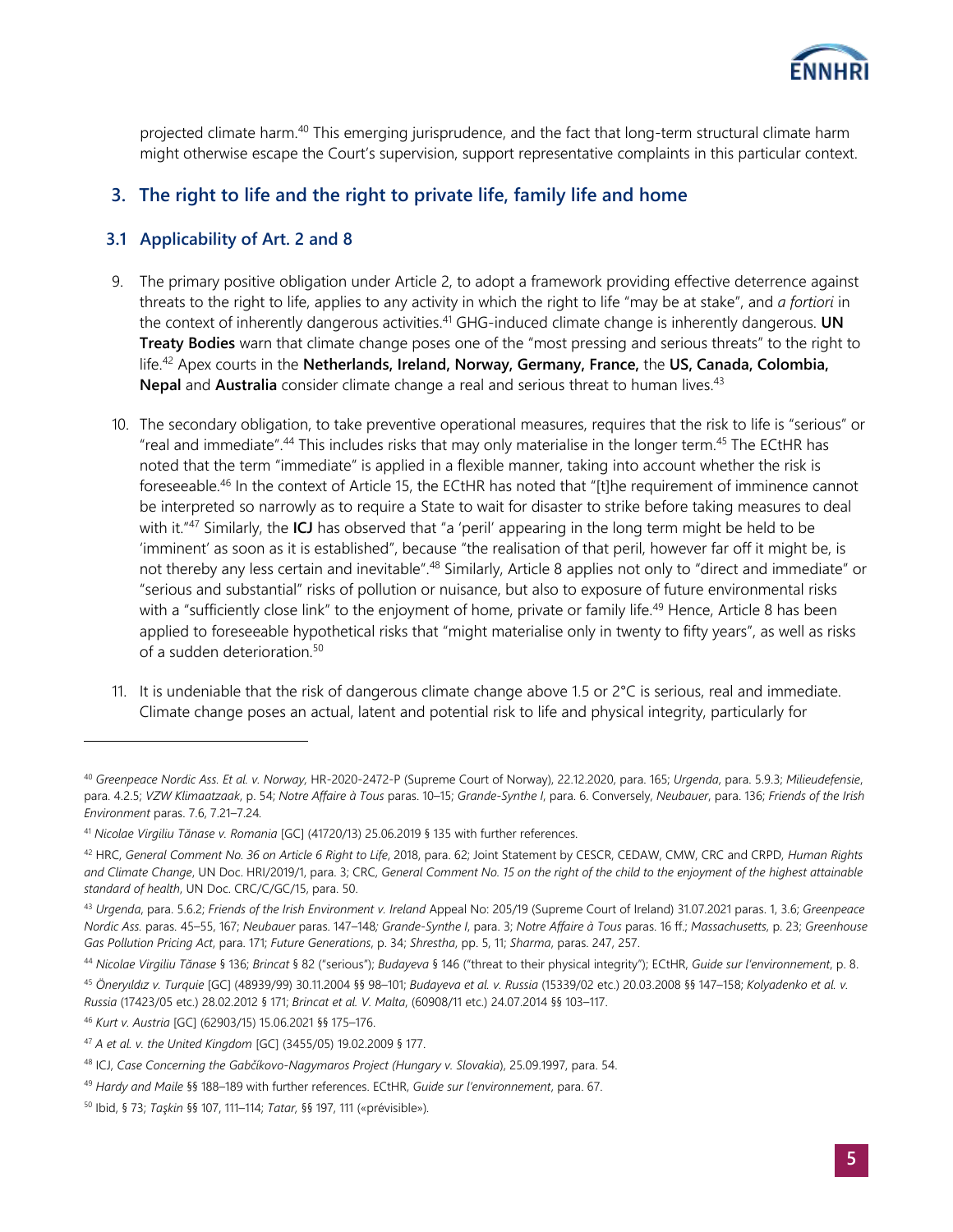

vulnerable individuals.<sup>51</sup> First, *actual* levels of GHG-induced warming (1.1°C) represent a serious threat to life and welfare. Second, the risk of exceeding 1.5°C already *latently* exists, due to the inertia between CO<sub>2</sub> emissions and their warming effect in the future. Third, every incremental increase in emissions aggravates the *potential* risk of warming above 1.5 or 2°C and the triggering of tipping points. The severity of these risks depends on the rate at which States reduce their GHG emissions now. Unless there are "immediate, rapid, and large-scale reductions" in GHG emissions, limiting warming to 1.5°C will be beyond reach, with this temperature threshold likely to be exceeded by 2030 even under moderate emissions scenarios.<sup>52</sup> Since States are under a *preventive obligation* to "safeguard the lives" of those within their jurisdiction, their duty logically refers to a point in time when the danger – emissions exceeding the 1.5°C, or alternatively the 2°C (well below) thresholds – can be prevented. Postponing mitigation would render this duty devoid of purpose.

12. These insights are reflected in emerging jurisprudence. The **HRC** has applied ICCPR Article 6 to "reasonably foreseeable threats to life" from climate change, noting that the risk of a country becoming submerged by water is so "extreme" that the right may be impaired "before the risk is realised."<sup>53</sup> The **Dutch Supreme Court** has held that dangerous climate change constitutes a real and immediate risk that "the lives and welfare of Dutch residents could be seriously jeopardised", even if the risk will only materialise a few decades from now. <sup>54</sup> Similarly, the **German Constitutional Court** has held that Germany has an obligation *ex nunc* "to protect life and health" of current and future generations against "the risks posed by climate change" above 1.5 to well below 2°C, given that "irreversible processes are at stake". <sup>55</sup> The **French Conseil d'Etat** has also recognised that, even if the severe consequences of climate change will not manifest before 2030 or 2040, there is an urgent need to act without delay due to their inevitability in the absence of effective preventative measures today.<sup>56</sup> A proposition that the risk of heat waves does not pose an immediate risk because global warming will not exceed 1.5°C before 2040, or that there is still time to prevent warming above 2°C, is thus unsupported by comparative case law, and at odds with the consistent findings of the IPCC.

#### **3.2 Positive obligations under Art. 2 and 8**

13. Article 2 obliges States to adopt an effective "legislative and administrative framework" and to implement "appropriate measures" to "protect the public". This duty must be viewed "in light of the level of the potential risk to human lives".<sup>57</sup> The extent of the positive obligations depends on the risks concerned and the possibilities of mitigating them.<sup>58</sup> Likewise, Article 8 obliges States to take "reasonable and appropriate measures" to protect the right to private and family life.<sup>59</sup> The onus lies on the State to explain how it has provided effective protection using detailed and rigorous data.<sup>60</sup> The preventive nature of these duties is

<sup>51</sup> IPCC, *AR5 Climate Change: Impacts, Adaptation, and Vulnerability*, 2014, p. 721 and references in footnote 24.

<sup>52</sup> IPCC, *AR6 PPT SPM*, p. 3; IPCC, *AR6 SPM,* 2021, para. B.1 ff., p. 18; IPCC, *1.5°C Report,* 2018, para. B.1.

<sup>53</sup> HRC, General comment no. 36, paras. 18, 62; *Teitiota*, para. 9.11.

<sup>54</sup> *Urgenda*, paras. 5.2.2. and 5.6.2.

<sup>55</sup> *Neubauer*, paras. 146, 148, 108.

<sup>56</sup> *Grande-Synthe I*, para. 3 and Conclusions, M. Hoynck, rapporteur public, p. 18. See also *Massachusetts,* p. 18 ("EPA's steadfast refusal to regulate greenhouse gas emissions presents a risk of harm to Massachusetts that is both 'actual' and "imminent.'")

<sup>57</sup> *Kotilainen et al. v. Finland* (62439/12) 17.09.2020 § 67 with further references. See also HRC, *General Comment No. 36* para. 18 and the Inter-

American Court on Human Rights, *Advisory Opinion (OC-23/17)* para. 149.

<sup>58</sup> *Kotilainen* § 67 with further references.

<sup>59</sup> *Hatton et al. v. The United Kingdom* [GC] (36022/97) 08.07.2003 § 98 with further references.

<sup>60</sup> *Öneryildiz* § 89; *Budayeva*, § 132; *Cordella* §§ 161, 173; *Dubetska et al. v. Ukraine* (30499/03) 12.02.2011 §§ 145, 155; *Jugheli et al. v. Georgia* (38342/05) 13.07.2017 § 76 with further references. Similarly, *Urgenda*, para. 5.3.3.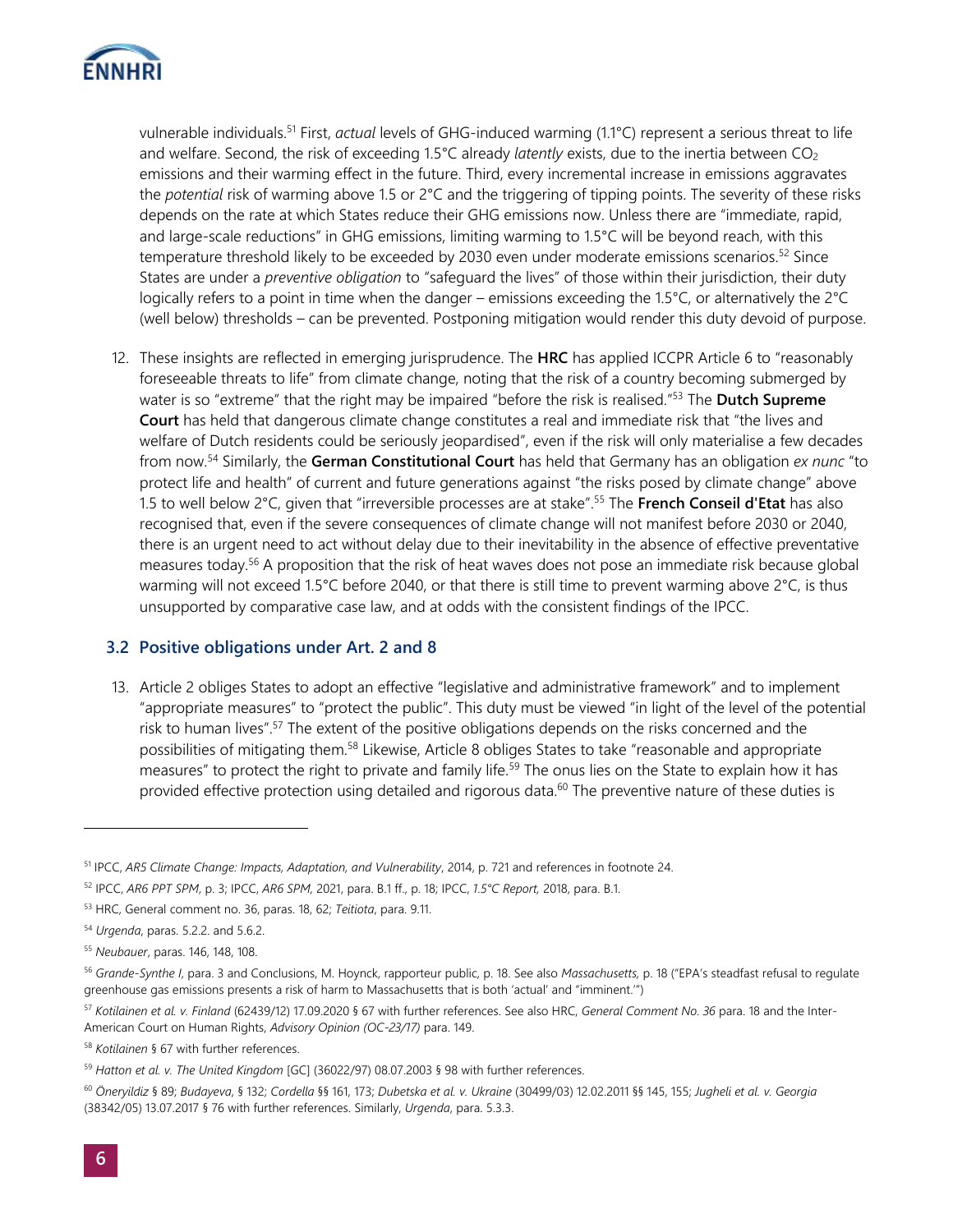

underscored by the ECtHR's reliance on the principle of precaution in e.g. *Asselbourg* and *Tatar*. <sup>61</sup> Since the only "appropriate measure" to avert dangerous climate change is to cut GHG emissions rapidly to net zero, States are under a duty to *mitigate* emissions. In addition, States may have a duty to *adapt* to unpreventable or incurred climate change, but it would be "completely inadequate" to rely on adaption alone.<sup>62</sup>

- 14. States are afforded a margin of appreciation in environmental cases.<sup>63</sup> However, this margin is arguably narrower in the context of climate change due to four factors: (i) climate change *is an existential threat to human civilisation*, <sup>64</sup> (ii) the risk is "*man-made"* and *"susceptible to mitigation",*<sup>65</sup> (iii) the *principle of precaution* calls for precautionary measures even without full scientific certainty to prevent serious and irreversible climate change*,* <sup>66</sup> and (iv) the *principle of intergenerational equity* requires that current generations cannot irreversibly offload a drastic obligation to cut emissions onto future generations.<sup>67</sup> Indeed, as noted by the **Venice Commission,** judicial control in climate cases is required because the democratic political process cannot adequately safequard the long-term interests of future generations in a viable environment.<sup>68</sup> In addition, the Court's reservation against imposing an "impossible or disproportionate burden" on the Contracting States might in fact favour stringent mitigation requirements today, since depletion of the remaining carbon budget would inevitably impose an increasingly impossible or disproportionate burden to cut emissions in the future. Hence, as pointed out by the **Dutch Supreme Court** and the **German Constitutional Court,** States should be afforded a margin of appreciation in the *choice of means* to reduce emissions, but not in *the minimum rate of emission cuts* necessary to avoid *dangerous* climate change.<sup>69</sup>
- 15. To determine the threshold for *dangerous* climate change and the *minimum rate of emission cuts* necessary to mitigate threats to protected rights, the Court may rely on best available science<sup>70</sup> and specialised international norms, binding or non-binding.<sup>71</sup> The "common ground" reflected in the IPCC reports and the 1992 UN Framework Convention on Climate Change (UNFCCC), including the 2015 Paris Agreement,<sup>72</sup> therefore informs the obligations under the ECHR Articles 2 and 8.<sup>73</sup>
- 16. Based on the best available science, 1.5°C is the critical temperature threshold to prevent *dangerous* climate change for the right to life and physical integrity. This is reflected in the Paris Agreement Article 2.1a, where States Parties agreed to "pursue efforts to limit" the global temperature increase to 1.5°C, with a maximum

<sup>61</sup> *Asselbourg* (dec.), p. 7; *Tătar* §§ 109, 112.

<sup>62</sup> *Neubauer*, para. 157; *Urgenda*, para. 7.5.2.

<sup>63</sup> *Hatton* § 101 from 2004 describes the margin of appreciation as "wide", while *Cordella* § 158 from 2019 describes it as narrower ("certaine").

<sup>&</sup>lt;sup>64</sup> The "preservation of human society and civilisation" is the ultimate objective of the Council of Europe (Statutes, preamble, recital 1; ECHR, preamble, recital 3). *Mutatis mutandis*, *Evans v. the United Kingdom* [GC] (6339/05) 10.04.2007 § 77.

<sup>65</sup> *Budayeva* §§ 135 and 137. See also *Sharma*, para. 293 ("none of this is the fault of nature itself") and IPCC, *AR6 SPM 2021*, pp. 5 and 36.

<sup>66</sup> The precautionary principle is recognised in, *inter alia*, UNFCCC Art. 3.3, Principle 15 of the Rio Declaration and TFEU Art. 191(2). Domestic climate judgements have also taken the principle into account, see e.g. *Neubauer*, para. 229, *Urgenda* paras. 5.3.2 and 5.6.2, *Sharma* paras. 254–256.

<sup>&</sup>lt;sup>67</sup> ICJ, Whaling in the Antarctic (Australia. v. Japan), 06/02/2014 Rep. 226, Separate Opinion by Judge Trindade, para. 47; Paris Agreement Preamble recital 11; *Neubauer* paras. 146, 183, 192 and 205; *Sharma*, para. 293; *Leghari*, para. 13; *Shrestha*, p. 11; *Future Generations*, p. 34.

<sup>68</sup> Venice Commission, *Opinion No. 997/2020*, 09/10/2020, para. 114. Similarly, *Neubauer*, paras. 146, 183, 192, 205-206.

<sup>69</sup> *Urgenda*, para. 8.2.7 and *Neubauer* paras. 207, 229 and 249. See *mutatis mutandis, Budayeva* §§ 134, 135; *Öneryildiz* § 107: *Greenpeace E.V.*, p. 4.

<sup>70</sup> See e.g. *Brincat* § 112; *Cossey v. the United Kingdom*, (10843/84) 27.09.1990 § 40 with further references; *Fretté v. France*, (36515/97) 26.02.2002 § 42; S*.H. & Ors v. Austria* [GC] (57813/00) 03.11.2011 §§ 97-118.

<sup>71</sup> *Demir and Baykara v. Turkey [GC]* (34503/97) 12.11.2008 §§ 69–86 with further references. In an environmental context, see *Tãtar* § 112.

 $72$  All State Parties to the ECHR are also parties to the UNFCCC, and all but Turkey have ratified the Paris Agreement.

<sup>73</sup> *Urgenda*, paras. 7.2.1–7.2.11; *Greenpeace Nordic Ass.* paras. 56-60; *Grande-Synthe I* paras. 9, 12; *Neubauer* paras. 3–10, 158 ff., 209–210.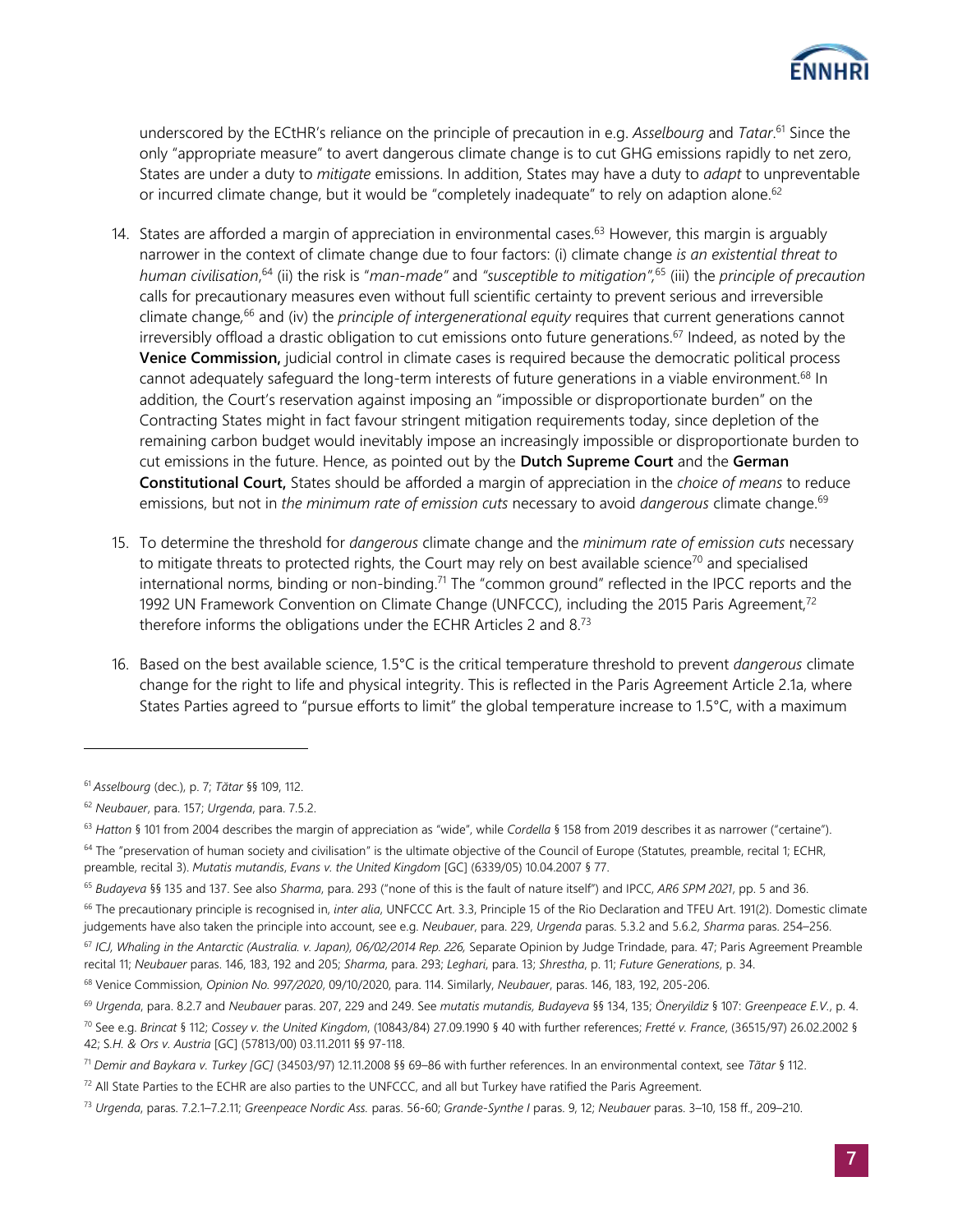

increase to "well below 2°C". New insights in the IPCC 2018 report, confirmed in the IPCC 2021 report, establish that limiting the temperature increase to 1.5°C instead of 2°C would substantially reduce the risks for humans.<sup>74</sup> These reports are shifting the political and legal consensus, where 1.5 $^{\circ}$ C is increasingly referred to as the target necessary to protect human lives and health.<sup>75</sup> The 1.5 $\degree$ C target thus reflects updated scientific consensus to prevent "dangerous" climate change having "significant deleterious effects" on humankind, which is the objective of the UNFCCC Article 2 and the Paris Agreement.

- 17. In relation to the *minimum rate of emissions cuts* necessary, the IPCC has identified a 25-40% minimum reduction in GHG emissions from 1990 levels by 2020 for industrialised countries to limit global warming to 2°C. The **Dutch Supreme Court**, implicitly confirmed in **German** jurisprudence, considered the State's minimum obligation to cut emissions by 2020 to be at the lower end of this range.<sup>76</sup> The IPCC has further identified a 45% *global* reduction in GHG emissions from 2010 levels by 2030 and net zero emissions by 2050 to limit warming to  $1.5^{\circ}$ C.<sup>77</sup> However, since States have "common but differentiated responsibilities and respective capabilities" (CBDR-RC), developed countries must cut at *a higher rate* than this global average.<sup>78</sup> A collaborative study suggests that, when adjusting for historic responsibility for climate change and GDP per capita, developed States should reach net zero emissions by 2030 in order to stay within their remaining part of the 1.5°C global carbon budget.<sup>79</sup> The remaining global carbon budget to limit warming to 1.5°C is 400 GtCO<sub>2</sub> (67% chance) or 500 GtCO<sub>2</sub> (50% chance).<sup>80</sup> These budgets are rapidly depleted. Even if all current national contributions under the Paris Agreement were implemented, 89% of the 500 GtCO<sub>2</sub> carbon budget would still be exhausted before 2030, leaving just one year (55 GtCO<sub>2</sub>) for post-2030 emissions.<sup>81</sup>
- 18. Moreover, a goal of GHG neutrality by a specific year and intermediate reduction targets would not be sufficient in themselves because, as noted by the **German Constitutional Court**, "there would be nothing to specify how much GHG may be emitted in the intervening period".<sup>82</sup> It is recalled that the ECtHR requires States to "ensure the effective functioning of the regulatory framework adopted" for the protection of life and private life.<sup>83</sup> Similar efficiency considerations have led national courts to review whether the *rate of planned GHG reductions* is sufficiently *specified and realistic* in view of national carbon budgets. The **German Constitutional Court** found that the German *per capita* carbon budget was likely to be exceeded by 2030 at the expense of future freedoms, obliging the State to design and implement a specified reduction pathway to climate neutrality within the remaining carbon budget.<sup>84</sup> Similarly, the **Irish Supreme Court** and **French Courts** have held that domestic plans for emissions cuts were not sufficiently specific to allow for judicial

<sup>80</sup> IPCC, *AR6 SPM 2021*, p. 38.

<sup>74</sup> IPCC, *1.5°C Report,* 2018, pp. 177–181, IPCC, *AR6 SPM 2021*, pp. 19–24.

<sup>75</sup> *Milieudefensie* paras. 2.3.3, 4.4.27; *Urgenda*, para. 4.3; *Friends of the Irish Environment*, para. 3.4; Regulation (EU) 2021/1119, 09.07.2021 (European Climate Law) preamble recital 3; Climate Change Act (2020) [Denmark] art. 1.2; Prop. 182 L (2020–2021) [Norway], p. 3.

<sup>76</sup> *Urgenda*, para. 8.2.7; *Family Farmers v. Germany,* VG Berlin, 31.10.2019 – 10 K 412.18, pp. 25 and 27; *Neubauer,* paras. 137, 154-170.

<sup>77</sup> IPCC, *1.5°C Report,* 2018, pp. 11-12.

<sup>78</sup> UNFCCC, Art 3.1, Art 4.1; Paris Agreement, Preamble, Art 2.1, 4.1, 4.2, 4.3 and 4.4.

 $79$  Rajamani et al. "National 'fair shares' in reducing greenhouse gas emissions within the principled framework of international environmental law" in *Climate Policy,* 2021, p. 17. Similarly, the Climate Action Tracker (CAT) has developed a methodology for determining the 'fair share' of a country, available at https://climateactiontracker.org/documents/874/CAT\_2021-09\_RatingMethodology\_FullDescriptionNewSystem.pdf.

<sup>81</sup> UNFCCC, *Nationally determined contributions under the Paris Agreement,* FCCC/PA/CMA/2021/8, 17.09.2021, para. 14; *Neubauer* paras. 233, 234.

<sup>82</sup> *Neubauer* paras. 155, 156.

<sup>83</sup> *Smiljanić v. Croatia* (35983/14) 25.03.2021 § 66 with further references.

<sup>84</sup> *Neubauer* paras. 183, 214–225, 229, 232–234, 243, 255.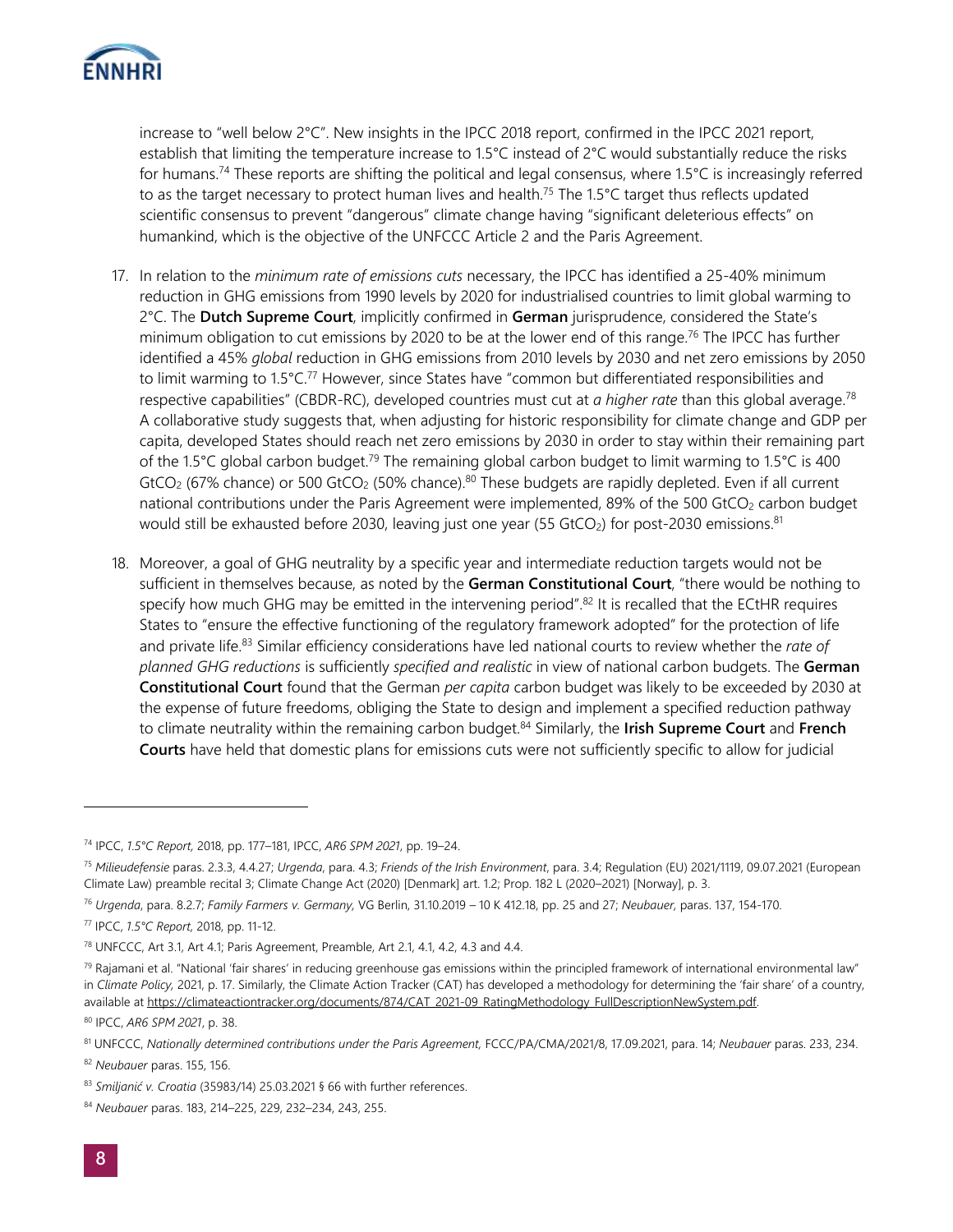

review or failed to meet domestic climate targets.<sup>85</sup> The **Administrative Court of Paris** has also noted that future targets must be scrutinised where the State has failed to meet previous targets, since cumulative emissions lags inevitably deplete the remaining carbon budget.<sup>86</sup> Furthermore, independent expert climate councils, as a basis for effective judicial control, could be required under Article 8 to ensure the effective functioning of climate change frameworks, enabling citizens to "predict and evaluate in advance the effects" of mitigation efforts. <sup>87</sup> Finally, the precautionary principle, as noted by the **Dutch Supreme Court** and the **German Constitutional Court,** implies that States cannot rely on negative-emission technologies to remove  $CO<sub>2</sub>$  from the atmosphere, many of which do not yet exist or are still at early stages of development.<sup>88</sup> Reliance on these technologies "is a major risk in the ability to limit warming to 1.5°C", and a "dangerous, high-risk approach".<sup>89</sup>

19. Based on the above, it is respectfully submitted that States, considering the CBDR-RC principle, must adopt and implement a realistic and specified reduction pathway in accordance with the IPCC's reduction rates to limit global warming to 1.5°C, reaching carbon neutrality as soon as possible.

## **4. Access to justice in climate cases under the ECHR Art. 6**

- 20. Article 6 § 1 is *applicable* when there is a "genuine and serious" dispute over a "civil right" that, at least on arguable grounds, is recognised by domestic law. It is well established that national provisions aiming to protect the right to life or physical integrity of citizens have a "civil" character.<sup>90</sup> Moreover, the result of the proceedings must be "directly decisive" for the right in question; mere "tenuous connections or remote consequences" are insufficient.<sup>91</sup> In environmental protection cases brought by organisations, these criteria must be applied with "souplesse" (flexibility).<sup>92</sup> As opposed to the hypothetical risks of nuclear accidents,<sup>93</sup> climate change is already materialising in ways that are affecting individuals. As every GHG reduction has a positive effect on combating dangerous climate change, the mitigation policies of States are "directly decisive" for the life and health of its population.<sup>94</sup> Indeed, courts in France, Germany, the Netherlands and **Belgium** have heard cases challenging the overall efforts of States to cut emissions to protect, *inter alia,* the right to life and physical integrity.<sup>95</sup> The fact that such proceedings also relate to general environmental harm, does not exclude them from being "directly decisive" for civil rights.<sup>96</sup>
- 21. In order to *comply* with Article 6, the right of access to court must be "practical and effective", not "illusory".<sup>97</sup>

<sup>85</sup> *Friends of the Irish Environment* paras. 9.2 and 9.3, *Commune de Grande-Synthe v. France* ("Grande-Synthe II")*,* no. 427301, (Le Council d'Etat) 01.07.2021 paras*.* 3–6; *Notre Affaire à Tous* paras. 30–34, Article 4.

<sup>86</sup> *Notre Affaire à Tous* paras. 30–31 and Article 4.

<sup>87</sup> *Hardy and Maile* § 220 with further references. Implicitly, *Neubauer*, para. 220; *Friends of the Irish Environment* paras. 6.40–6.49 *ff.*; *Notre Affaire à Tous*, para. 30; *Grande-Synthe II*, para. 4. See also *Leghari*, para. 8.iii; CNCDH, *A-2021-6*, p. 29, no. 20.

<sup>88</sup> *Neubauer*, para. 33 and *Urgenda*, para. 7.2.5. See also, *mutatis mutandis*, *Sharma,* para. 256.

<sup>89</sup> IPCC, *1.5°C Report* 2018, pp. 96, 121; IPCC, *AR6 FAQ* 2021 FAQ 5.3, DNV's Energy Transition Outlook 2021 (ES p. 4).

<sup>90</sup> *Athanassoglou et al. v. Switzerland* [GC] (27644/95) 06.04.2000 § 44 with further references.

<sup>91</sup> *Athanassoglou* § 43. See also *Okyay v. Turkey* (36220/97) 12.07.2005 § 66–69.

<sup>92</sup> *Association Burestop 55*, § 54 with further references*.*

<sup>93</sup> *Athanassoglou* § 51 with further references.

<sup>94</sup> *Urgenda*, para. 5.7.8; *Massachusetts*, p. 23.

<sup>95</sup> *Notre Affaire à Tous; Grande-Synthe I and II*; *Neubauer*; *Urgenda*; *VZW Klimatzaak*.

<sup>96</sup> See e.g. *Gorraiz* §§ 45-47; *Taskin* § 133.

<sup>97</sup> *Zubac v. Croatia* [GC] (40160/12) 05.04.2019 §§ 76-79 with further references.